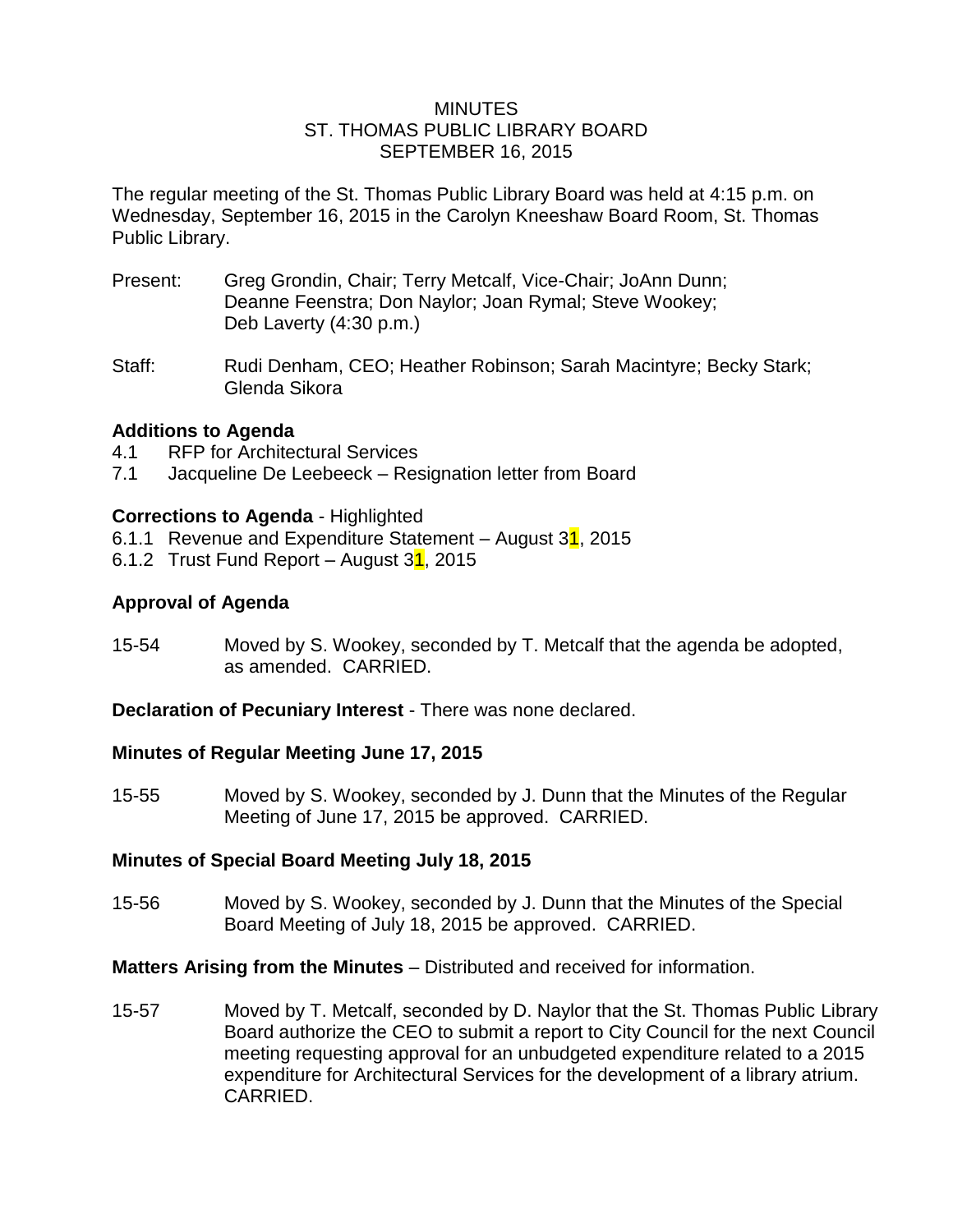## **Reports - Staff**

CEO's Report - Received for information.

Accessibility Commitments for 2015/2016- Received for information.

15-58 Moved by T. Metcalf, seconded by S. Wookey that the St. Thomas Public Library Board approve the Accessibility Commitments for 2015/2016. CARRIED.

Scope for Consulting Services for the Design of a Library Atrium – Received for information.

A discussion took place regarding mandatory and optional components for the RFP Scope for consulting services for the design of a Library atrium. The Board agreed to have G. Grondin, T. Metcalf and S. Wookey approve the final RFP Scope.

D. Laverty arrived at 4:30 p.m.

15-59 Moved by T. Metcalf, seconded by D. Naylor that the St. Thomas Public Library Board approve in principle the Scope for Architectural Consulting Services to include mandatory and optional components, at a budget of \$500,000. CARRIED.

Revised Format for Job Descriptions – Received for information.

15-60 Moved by J. Rymal, seconded by D. Naylor that the St. Thomas Public Library Board approve the seven core competencies of the revised format for Job Descriptions. CARRIED.

Library Activities Public Services Librarian Report - Received for information.

15-61 Moved by T. Metcalf, seconded by J. Dunn that the St. Thomas Public Library Board approve an Amnesty on fines for overdue items returned October 18 to 24, 2015 in celebration of Ontario Public Library Week and also dismiss fines that are more than two years old. CARRIED.

Systems and Public Services Librarian Report – Received for information.

Outreach and Community Development Librarian Report - Received for information.

Friends Book Sales Report – August 2015 - Received for information.

Friends Liaison Report – July and August 2015 - Received for information.

Statistics – January to August 2015 – Received for information.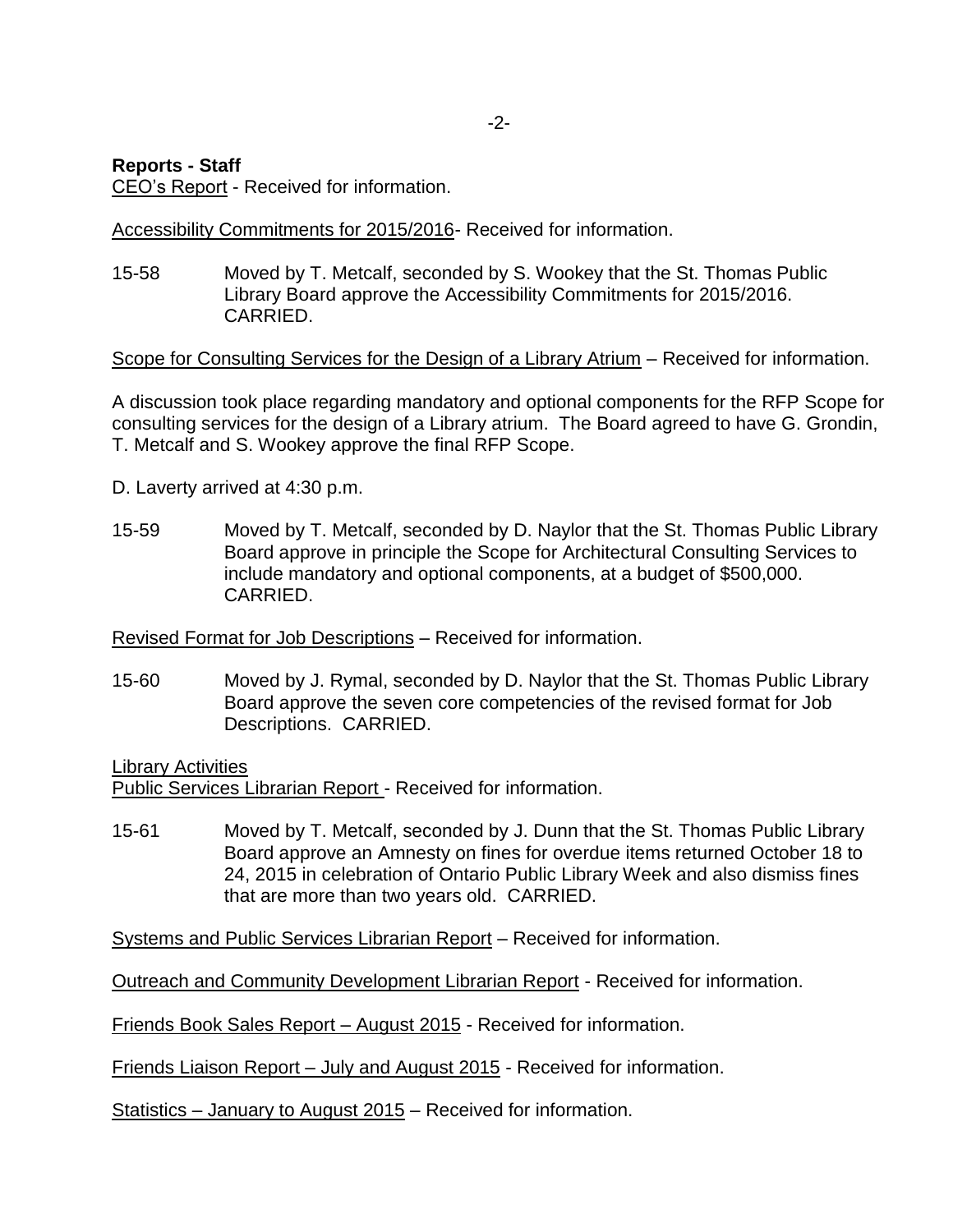The CEO advised that the number of Library members for September of 12,748 only reflects 30% of the City of St. Thomas population. She advised that the total usage should reflect higher membership, for example a mother may use her card for the whole family instead of each person in the family having a library card.

### **Reports - Standing Committees** Finance

Revenue and Expenditure Statement – August 31, 2015 – Received for information.

The CEO reviewed the budget detail. By the end of August all accounts should be approximately 66% spent but many accounts show totally different percentages – ranging from about 24% to 107%! In spite of appearances most accounts were not out of line. The CEO anticipates that year end accounts will be on target.

15-62 Moved by T. Metcalf, seconded by J. Dunn that the St. Thomas Public Library Board approve the Revenue and Expenditure Statement January to August 31, 2015. CARRIED.

Trust Fund Report – August 31, 2015 – Received for information.

15-63 Moved by T. Metcalf, seconded by J. Rymal that the St. Thomas Public Library Board approve the Trust Fund report to August 31, 2015. CARRIED.

Southern Ontario Library Service – There was no report.

Personnel – There was no report.

Fundraising and Public Relations – There was no report.

Federation of Ontario Public Libraries – In the CEO's report under "Statistics Webinars".

### **Correspondence**

Jacqueline De Leebeeck – Resignation Letter from Board – Distributed and received for information.

15-64 Moved by D. Naylor, seconded by J. Rymal that the St. Thomas Public Library Board accept Jacqueline De Leebeeck's registration letter from the Board. CARRIED.

The CEO reported that the City placed advertisements in the newspapers for applications to fill the Board vacancy. The CEO will contact the City to see if anyone applied.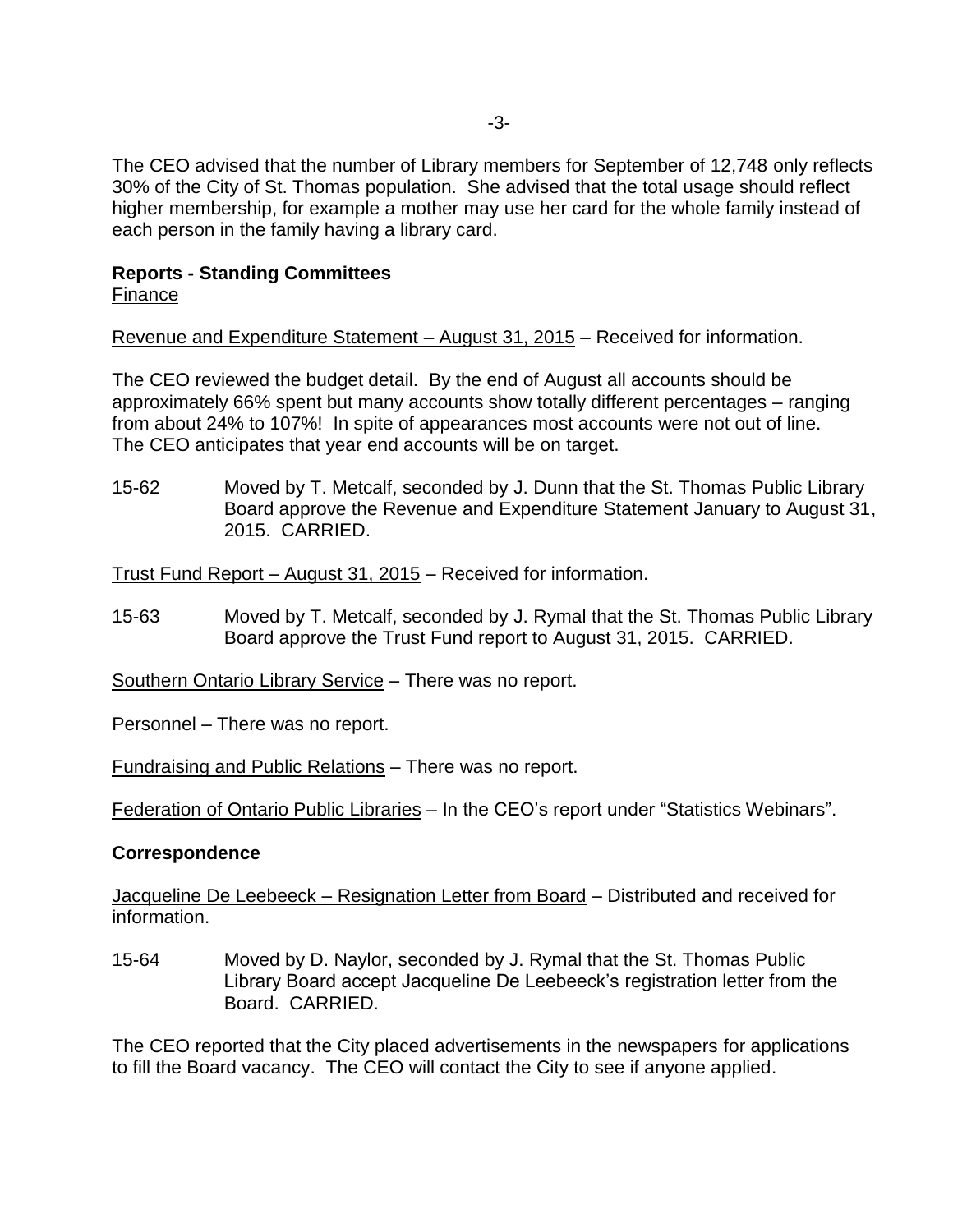#### **Policies**

Job Description – CEO/Chief Librarian – Revised and Existing – Received for information.

15-65 Moved by D. Naylor, seconded by J. Rymal that the St. Thomas Public Library Board approve the revised CEO/Chief Librarian Job Description in the new format. CARRIED.

Job Description – Public Services Librarian – Revised and Existing – Received for information.

15-66 Moved by T. Metcalf, seconded by D. Naylor that the St. Thomas Public Library Board approve the revised Public Services Librarian Job Description in the new format. CARRIED.

Job Description – Systems and Support Services Librarian – Revised and Existing – Received for information.

15-67 Moved by D. Naylor, seconded by J. Dunn that the St. Thomas Public Library Board approve the revised Systems and Support Services Librarian Job Description in the new format. CARRIED.

Job Description – Outreach and Community Development Librarian – Revised and Existing – Received for information.

15-68 Moved by D. Naylor, seconded by J. Rymal that the St. Thomas Public Library Board approve the revised Outreach and Community Development Librarian Job Description in the new format. CARRIED.

Job Description – Technical Services Coordinator – Revised – Received for information.

15-69 Moved by T. Metcalf, seconded by D. Naylor that the St. Thomas Public Library Board approve the revised Technical Services Coordinator Job Description. CARRIED.

Job Description – Technical Services Assistant – Revised– Received for information.

15-70 Moved by D. Naylor, seconded by J. Dunn that the St. Thomas Public Library Board approve the revised Technical Services Assistant Job Description. CARRIED.

Use of Electronic Resources – Received for information.

15-71 Moved by T. Metcalf, seconded by J. Rymal that the St. Thomas Public Library Board approve the revised Use of Electronic Resources policy. CARRIED.